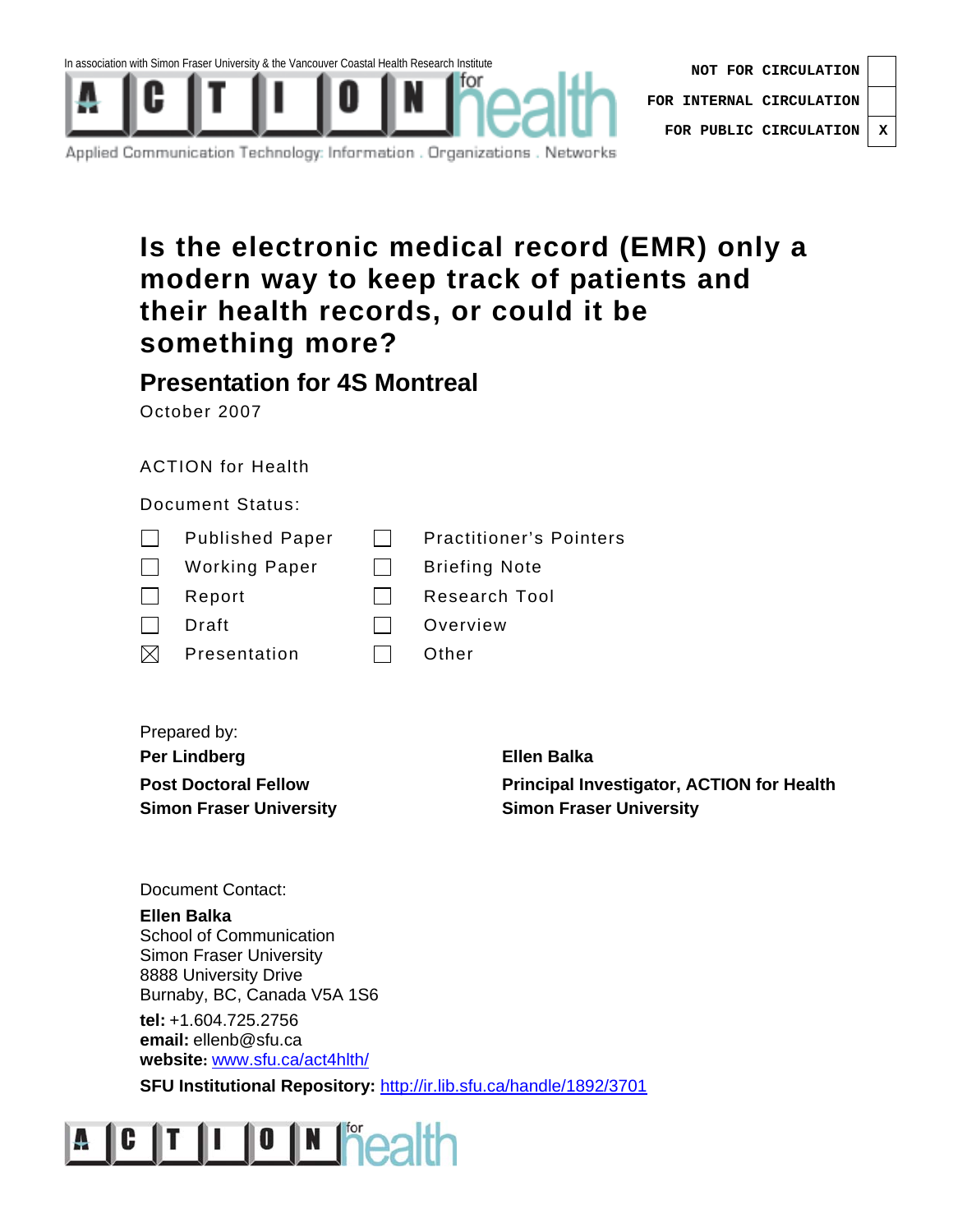

Applied Communication Technology: Information . Organizations . Networks



**SIMON FRASER** UNIVERSITY

**Is the electronic medical record (EMR) only a modern way to keep track of patients and their health records, or could it be something more?** 

> Per Lindberg<sup>1,2</sup>, DrMedSci Ellen Balka, PhD<sup>1</sup> 1Simon Fraser University, Canada 2Karolinska Institutet, Sweden





Social Sciences and Humanities Conseil de recherches en **esearch Council of Canada** sciences humaines du Canada

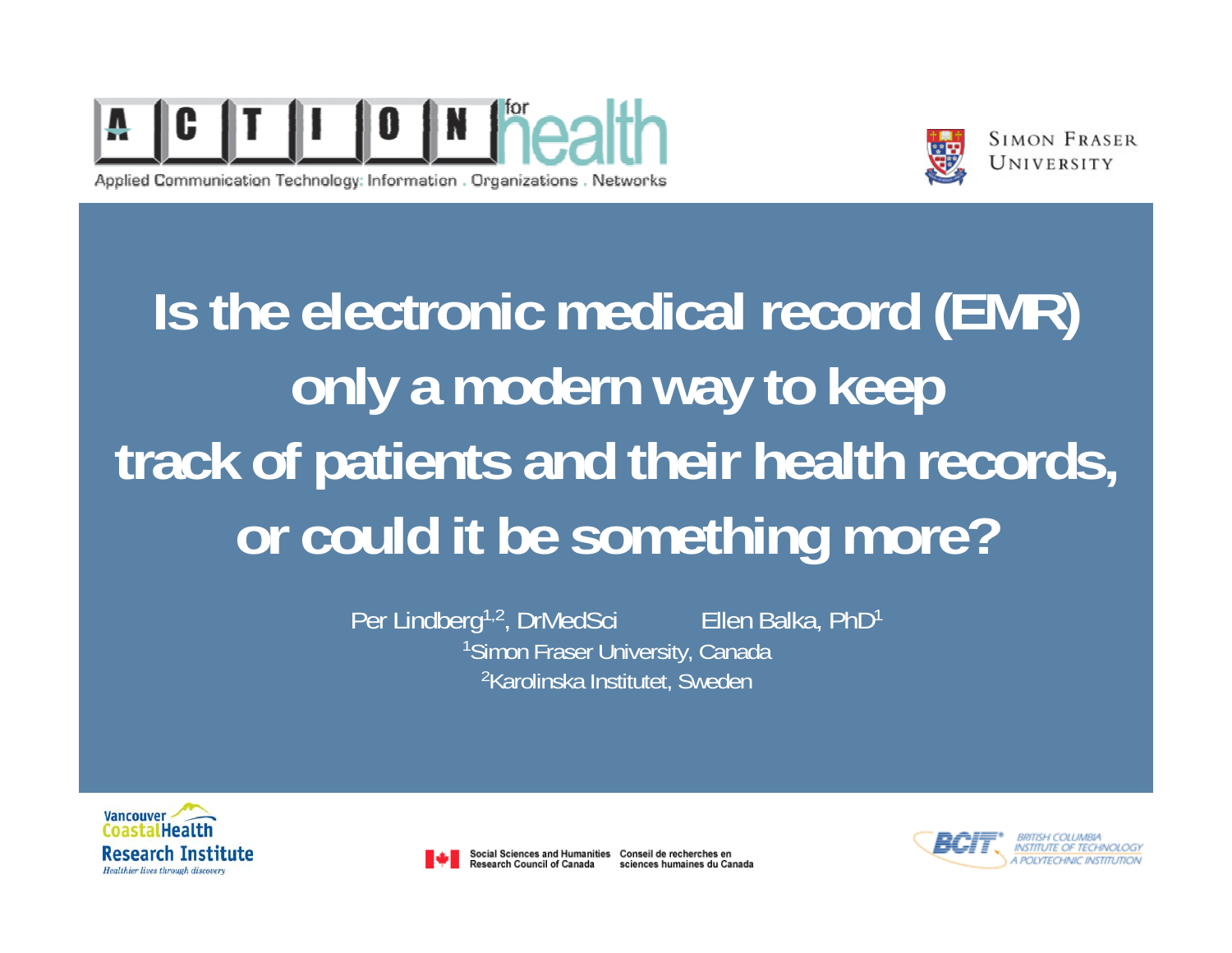

# **Suggested font & bullets Suggested font & bullets** Primary purpose

• document patient data • • communication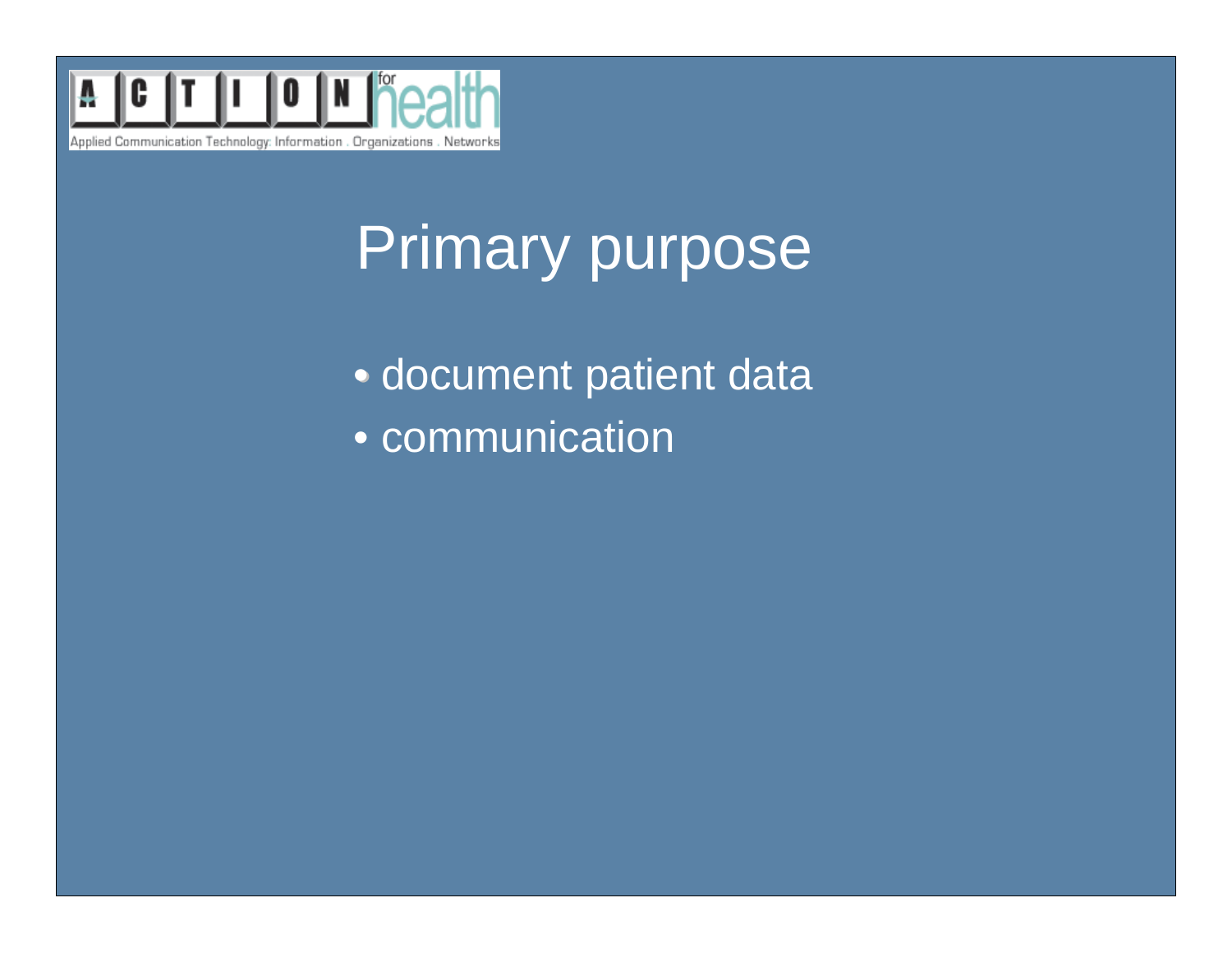

## **Suggested font & bullets Suggested font & bullets** Secondary purpose

 $\bullet$  to aid nonclinical use (e.g., billing, statistics,  $\overline{\phantom{a}}$ evaluation)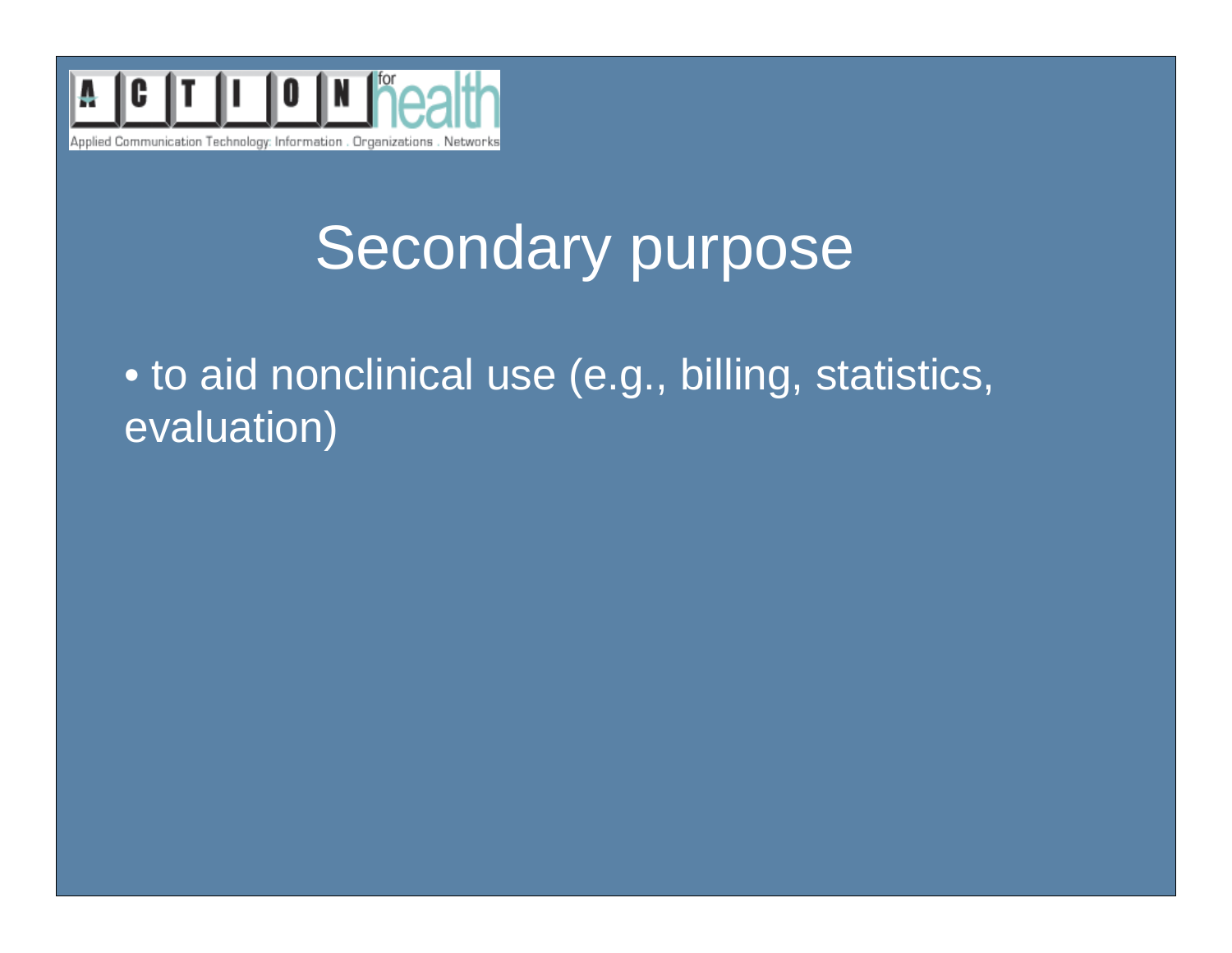

## **Suggested font & bullets Suggested font & bullets** Another view of the record

**The production of:** 

- patients' bodies
- bodies politics
- bodies of knowledge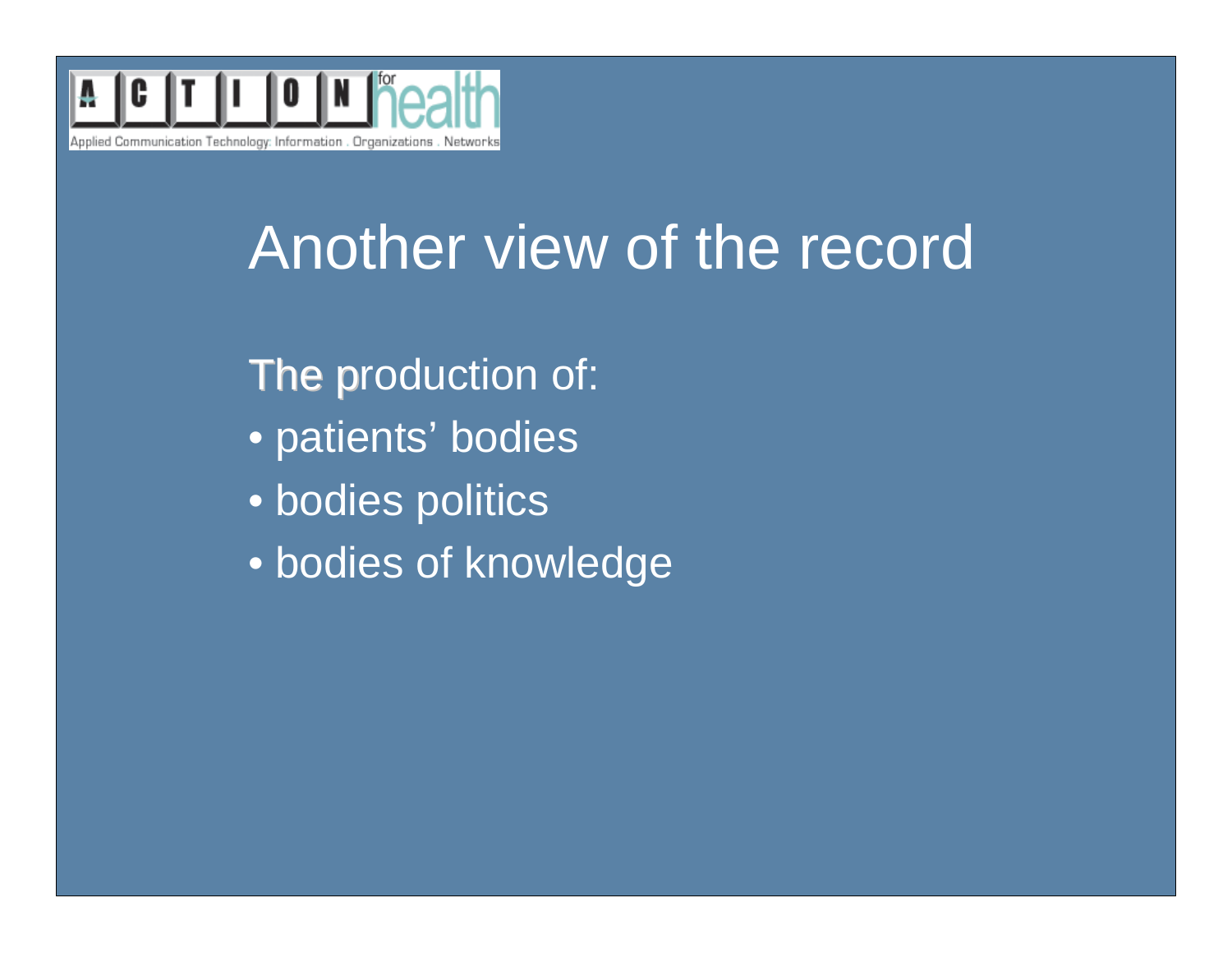

# **Suggested font & bullets Suggested font & bullets** Ascribed advantages of EMR

- no more search
	- readable
	- reduction of errors
	- time saving
	- cost saving
	- statistics
	- billing
	- evaluation & research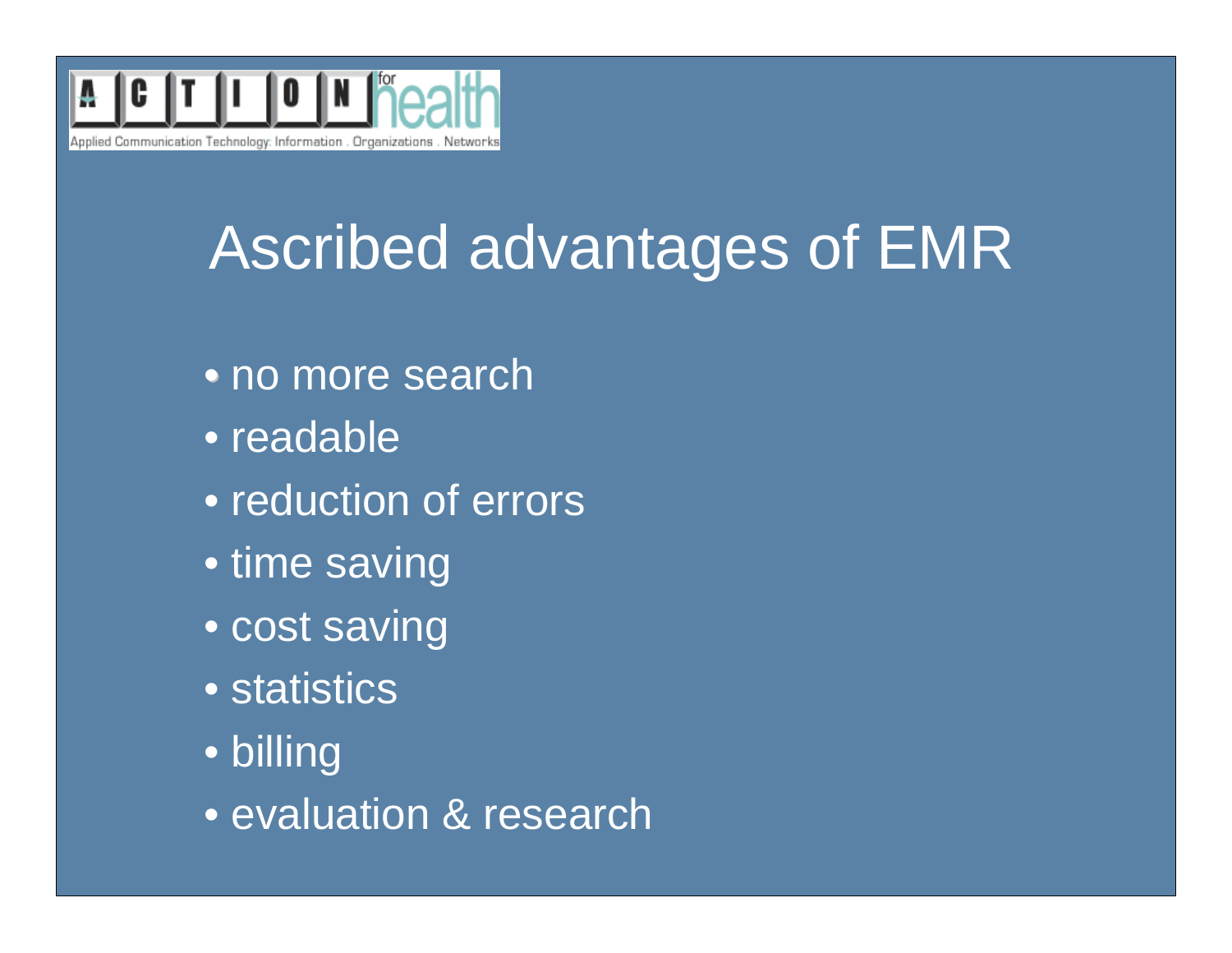# **Suggested font & bullets Suggested font & bullets** EMR - Impact on organization

- two-way process
	- change of work practices
	- social consequences
	- political consequences
	- organizational development
	- cross boundaries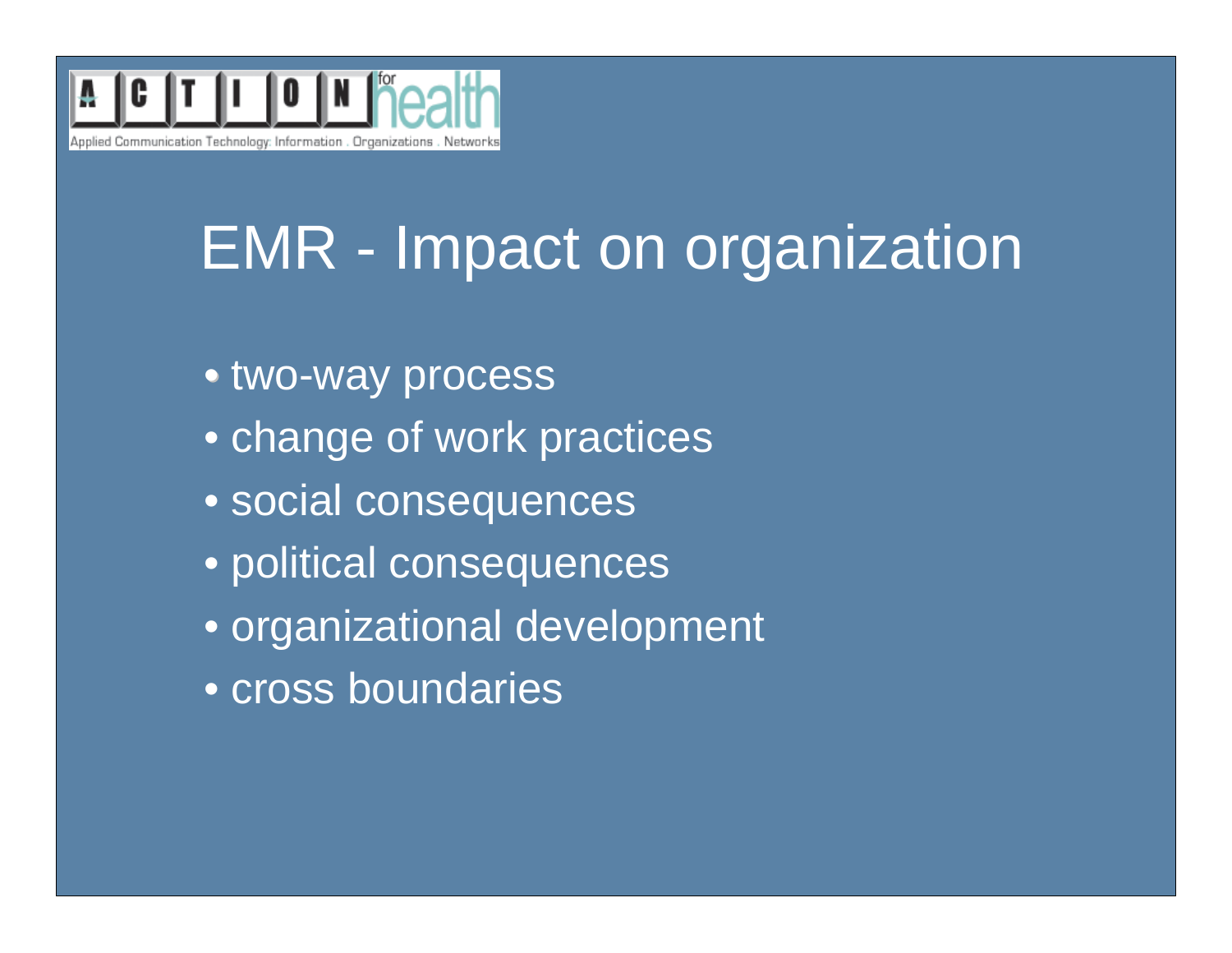

## **Suggested font & bullets Suggested font & bullets** EMR - Impact on research

- improvements of research
	- better patient body
	- broader data input